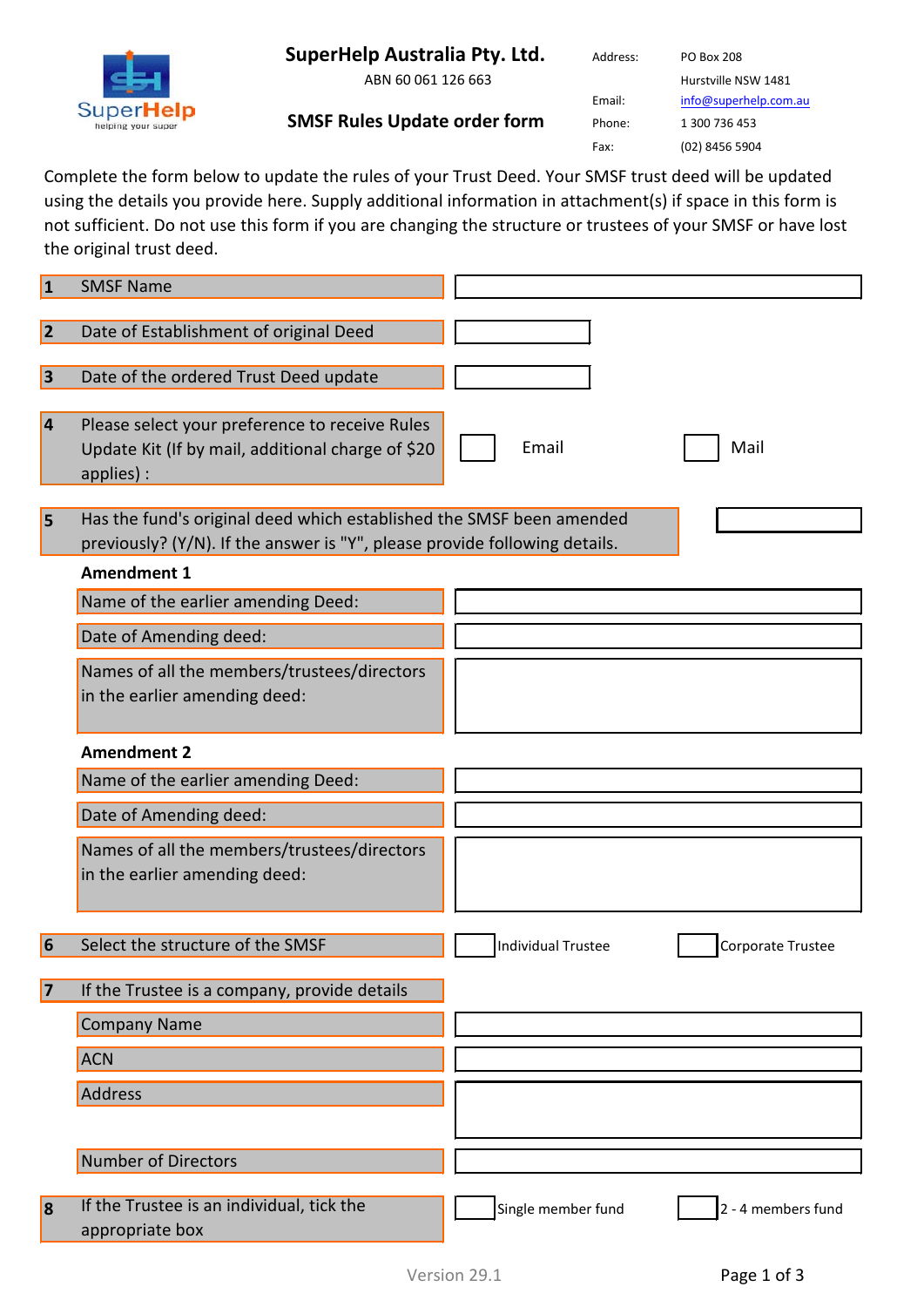**SuperHelp Australia Pty. Ltd.**

**SuperHelp** 

helping your super

**9**

| ABN 60 061 126 663                  |  |
|-------------------------------------|--|
| <b>SMSF Rules Update order form</b> |  |

Address: PO Box 208 Hurstville NSW 1481 Email: [info@superhelp.com.au](mailto:info@superhelp.com.au) Phone: 1 300 736 453 Fax: (02) 8456 5904

## Provide details of all trustees/members/directors

| Individual 1<br>Title (Mr / Mrs/ Ms / etc)        |         |                  |          |          |
|---------------------------------------------------|---------|------------------|----------|----------|
| Full Name:                                        |         |                  |          |          |
| Date of Birth:                                    |         |                  |          |          |
| Address:                                          |         |                  |          |          |
|                                                   |         |                  |          |          |
| Select positions held:                            |         | Trustee          | Member   | Director |
| Title (Mr / Mrs/ Ms / etc)<br><b>Individual 2</b> |         |                  |          |          |
| Full Name:                                        |         |                  |          |          |
| Date of Birth:                                    |         |                  |          |          |
| Address:                                          |         |                  |          |          |
|                                                   |         |                  |          |          |
| Select positions held:                            | Trustee | $\exists$ Member | Director |          |
| <b>Individual 3</b><br>Title (Mr / Mrs/ Ms / etc) |         |                  |          |          |
| Full Name:                                        |         |                  |          |          |
| Date of Birth:                                    |         |                  |          |          |
| Address:                                          |         |                  |          |          |
|                                                   |         |                  |          |          |
| Select positions held:                            |         | Trustee          | Member   | Director |
| Individual 4<br>Title (Mr / Mrs/ Ms / etc)        |         |                  |          |          |
| Full Name:                                        |         |                  |          |          |
|                                                   |         |                  |          |          |
| Date of Birth:                                    |         |                  |          |          |
| Address:                                          |         |                  |          |          |
|                                                   |         |                  |          |          |
| Select positions held:                            |         | Trustee          | Member   | Director |